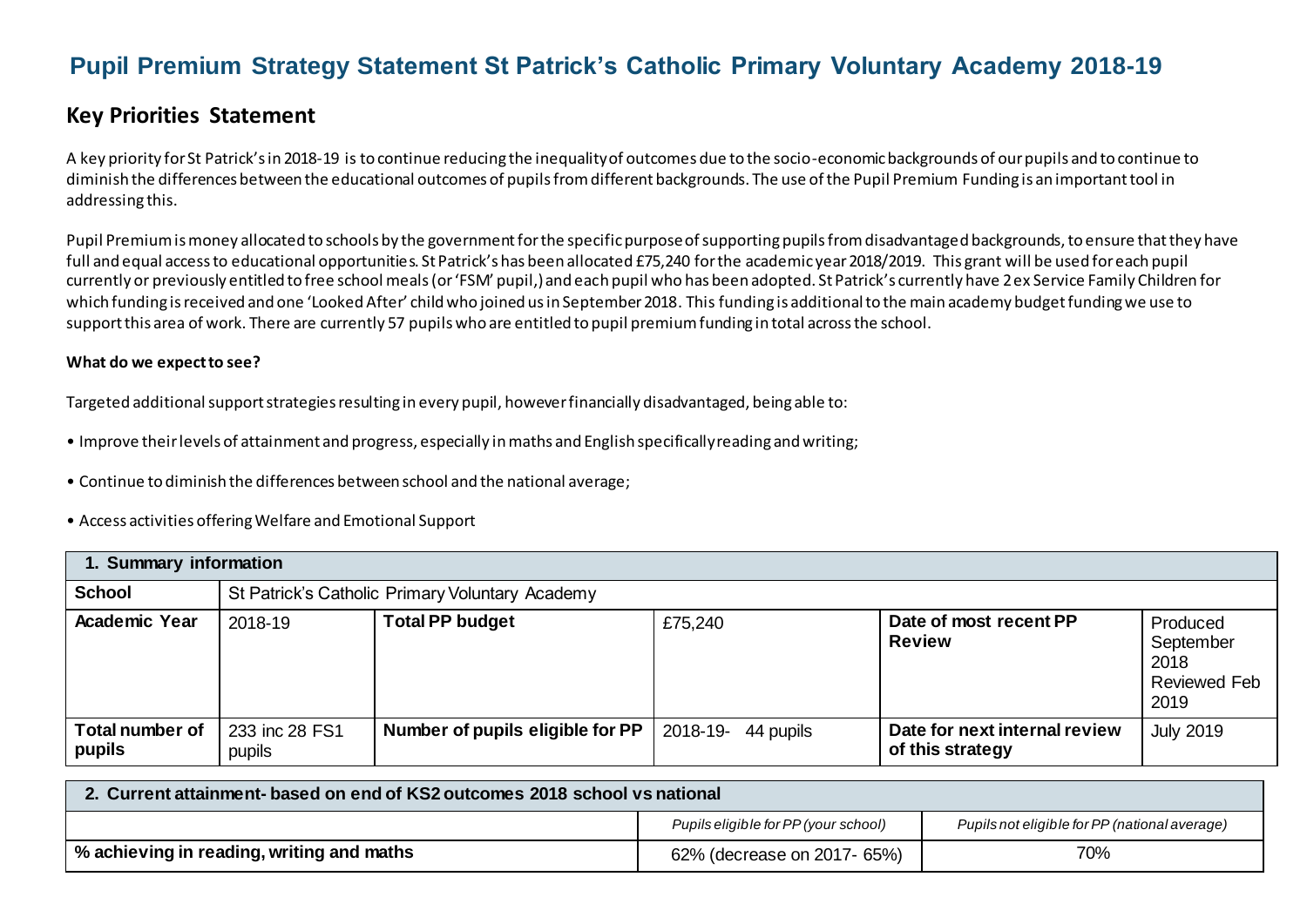| % attaining the expected standard in reading | 77% (increase on 2017-65%)  | 80%        |
|----------------------------------------------|-----------------------------|------------|
| % attaining the expected standard in writing | 77% (increase on 2017-76%)  | 83%        |
| % attaining the expected standard in maths   | 62% (decreases on 2017-88%) | 81%        |
| % exceeding the expected standard in reading | 23% (increase on 2017-18%)  | 33%        |
| % exceeding the expected standard in writing | 8% (decrease on 2017-35%)   | 24%        |
| % exceeding the expected standard in maths   | 8% (decrease on 2017-29%)   | <b>28%</b> |

|           | 3. Barriers to future attainment (for pupils eligible for PP, including high ability)                                                                                                                                                                                                                                                                                                                                                                                                                                                                                                           |                                                                                                   |  |  |  |  |
|-----------|-------------------------------------------------------------------------------------------------------------------------------------------------------------------------------------------------------------------------------------------------------------------------------------------------------------------------------------------------------------------------------------------------------------------------------------------------------------------------------------------------------------------------------------------------------------------------------------------------|---------------------------------------------------------------------------------------------------|--|--|--|--|
|           | In-school barriers (issues to be addressed in school, such as poor oral language skills)                                                                                                                                                                                                                                                                                                                                                                                                                                                                                                        |                                                                                                   |  |  |  |  |
| A.        | Progress from KS1-KS2 in reading writing and maths has been low over the last 3 years. However this was slightlyimproved in 2017-18                                                                                                                                                                                                                                                                                                                                                                                                                                                             |                                                                                                   |  |  |  |  |
| <b>B.</b> | Staffing issues in KS2 have impacted on pupil progress of all pupils. 2018-19 staffing consists of 50% NQTs & 38% RQT                                                                                                                                                                                                                                                                                                                                                                                                                                                                           |                                                                                                   |  |  |  |  |
| C.        | 20% disadvantaged pupils in 2018-19 cohort currently have additional SEND<br>33% disadvantaged pupils in 2018-19 cohort have had additional SEND currently or in the past.                                                                                                                                                                                                                                                                                                                                                                                                                      |                                                                                                   |  |  |  |  |
|           | External barriers (issues which also require action outside school, such as low attendance rates)                                                                                                                                                                                                                                                                                                                                                                                                                                                                                               |                                                                                                   |  |  |  |  |
| D.        | 1. Parental engagement is not strong for pupils outside of school. Parents are more willing now to come into school for events and there is good support at<br>parents' evenings with encouragement from staff, however parents are still not consistently hearing their children read outside of school and this is hindering<br>pupils progress in reading comprehension and retention of skills learnt in school.<br>2. 31% of disadvantaged pupils have additional social and emotional needs which impact on behaviour for learning resulting in poor attainment in the 2017-18<br>cohort. |                                                                                                   |  |  |  |  |
|           | 4. Desired outcomes                                                                                                                                                                                                                                                                                                                                                                                                                                                                                                                                                                             |                                                                                                   |  |  |  |  |
|           | Desired outcomes and how they will be measured                                                                                                                                                                                                                                                                                                                                                                                                                                                                                                                                                  | Success criteria                                                                                  |  |  |  |  |
| A.        | Improve higher rates of progress from KS 1-KS 2; use national progress measures for Yr 6 cohort to attain<br>Disadvantaged Pupils in Y6 are diminishing the differences at the<br>a progress score of 0<br>expected and higher standard between themselves and other<br>pupils so that progress is as good as other pupils.                                                                                                                                                                                                                                                                     |                                                                                                   |  |  |  |  |
| <b>B.</b> | Higher % of pupils attaining the expected standard in reading, writing & maths.<br>Pupils to attain inline or above National average for expected standard in<br>reading 70% diminishing the differences between school disadvantaged<br>and national non-disadvantaged pupils.                                                                                                                                                                                                                                                                                                                 |                                                                                                   |  |  |  |  |
| C.        | Higher % of pupils attaining the expected standard in maths.<br>Pupils to attain inline or above National average for expected standard in<br>maths 81% diminishing the differences between school disadvantaged<br>and national non-disadvantaged pupils.                                                                                                                                                                                                                                                                                                                                      |                                                                                                   |  |  |  |  |
| D.        | Increased support for pupils struggling with emotional needs which impacts on pupil attainment and<br>progress. Pupils acquire a range of strategies to support them in coping in school and to build increased<br>resilience.                                                                                                                                                                                                                                                                                                                                                                  | Those pupils with emotional needs are able to use the strategies<br>given by the ELSA/Chaplaincy. |  |  |  |  |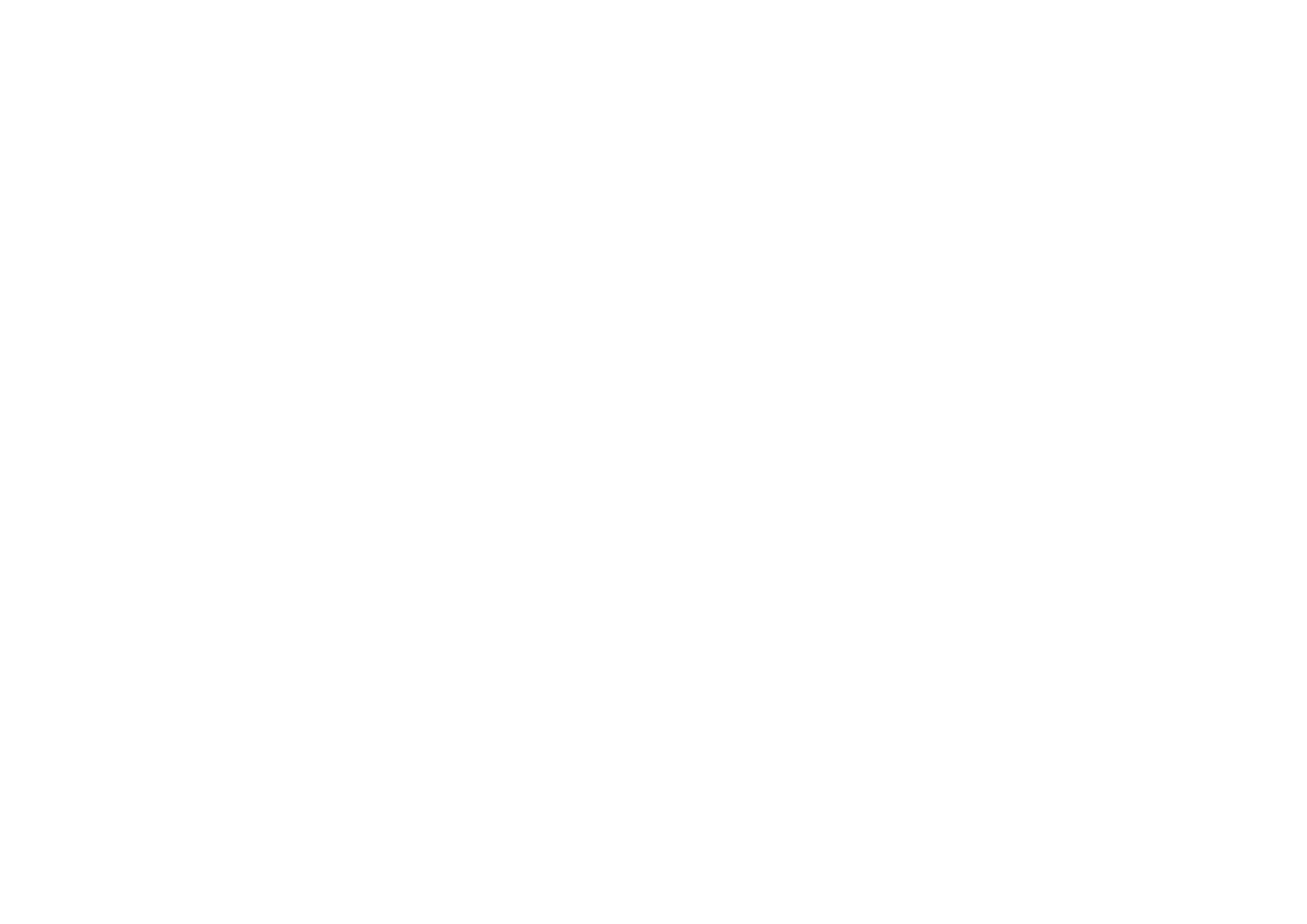| 5. Planned expenditure         |                                                                                                                                                                                                      |                                                                                                                                                                                                                     |                                                                                                                          |                                   |                                         |  |  |
|--------------------------------|------------------------------------------------------------------------------------------------------------------------------------------------------------------------------------------------------|---------------------------------------------------------------------------------------------------------------------------------------------------------------------------------------------------------------------|--------------------------------------------------------------------------------------------------------------------------|-----------------------------------|-----------------------------------------|--|--|
| Academic year                  | 2018-19                                                                                                                                                                                              |                                                                                                                                                                                                                     |                                                                                                                          |                                   |                                         |  |  |
|                                | The three headings below enable schools to demonstrate how they are using the pupil premium to improve classroom pedagogy, provide targeted support and<br>support whole school strategies.          |                                                                                                                                                                                                                     |                                                                                                                          |                                   |                                         |  |  |
| i. Quality of teaching for all |                                                                                                                                                                                                      |                                                                                                                                                                                                                     |                                                                                                                          |                                   |                                         |  |  |
| <b>Desired outcome</b>         | Chosen action /<br>approach                                                                                                                                                                          | What is the evidence and rationale for<br>this choice?                                                                                                                                                              | How will you ensure it<br>is implemented well?                                                                           | <b>Staff lead</b>                 | When will you review<br>implementation? |  |  |
| A, B & C                       | TA directed time in the<br>afternoon in all year<br>groups to support<br>1:1/small group<br>interventions for reading,<br>writing, maths following<br>AFL during the morning<br>sessions. 5 x weekly | Stats from 2018 SATs results show that for<br>pupils at the end of KS1 & KS2 there is a gap<br>between those pupils achieving at the<br>expected and higher and others @ RWM<br>particularly boys and disadvantaged | By Senior Leadership team<br>monitoring programme,<br>through in-school tracking<br>data and end of Key Stage<br>results | SENDCo,<br>HT, DHT                | Termly<br>Cost: £54,532                 |  |  |
| B                              | 1:1 reading support for<br>disadvantaged pupils in the<br>pm sessions who aren't<br>being supported at home<br>with reading.                                                                         | Stats from 2018 SATs results show that for KS1<br>& KS2 pupils there is a gap between those<br>pupils achieving at the expected (and higher @<br>KS1) and others.                                                   | By Senior Leadership team<br>monitoring programme,<br>through in-school tracking<br>data and end of Key Stage<br>results | DHT/LIT<br>COORD                  | Termly<br>Cost: £10,906                 |  |  |
| A, B & C                       | Small group support from<br>HT for year 6 cohort in<br>Autumn, Spring & Summer 1<br>Terms with reading, writing<br>and maths.                                                                        | Stats from 2018 SATs results show that for<br>pupils at the end of KS2 there is a gap between<br>those pupils achieving at the expected and<br>higher and others @ RWM particularly boys<br>and disadvantaged       | By Senior Leadership team<br>monitoring programme,<br>through in-school tracking<br>data and end of Key Stage<br>results | HT                                | Termly<br>Cost: NO ADDITIONAL COST      |  |  |
| A, B & C                       | Small group & 1:1 support<br>from deputy head teacher 5<br>half days a week in year 6<br>with a focus on reading,<br>writing & maths (29 weeks)                                                      | Stats from 2018 SATs results show that for<br>pupils at the end of KS2 there is a gap between<br>those pupils achieving at the expected and<br>higher and others @ reading, writing & maths.                        | By Senior Leadership team<br>monitoring programme,<br>through in-school tracking<br>data and end of Key Stage<br>results | DHT & Amy<br>Morgan<br>supplyyr 6 | Termly<br>Cost: NO ADDITIONAL COST      |  |  |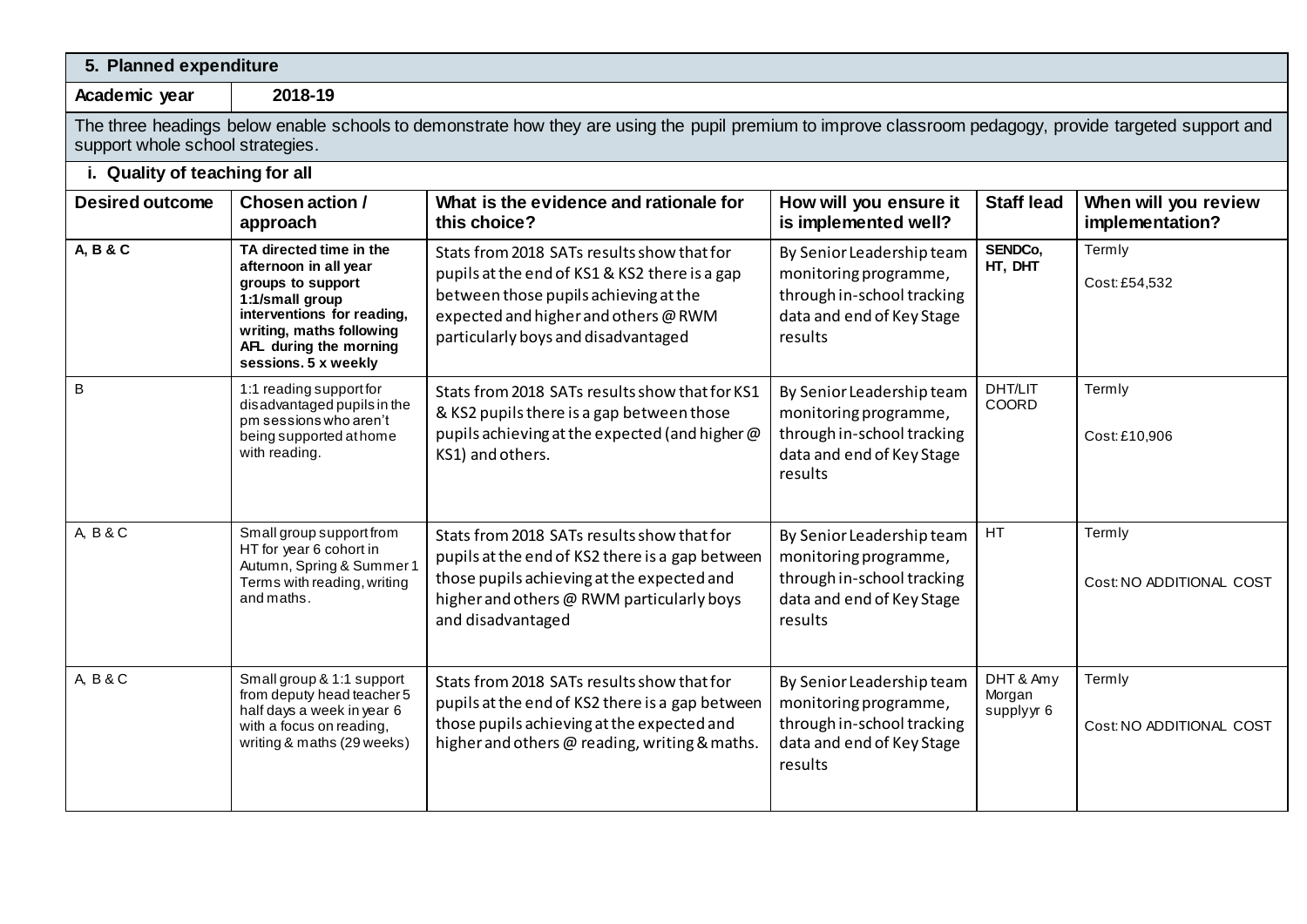| B&C                    | 1:1/small group support from<br>qualified teacher 1 day a<br>week to support reading<br>comprehension (19 weeks)                                                                                         | Stats from 2018 SATs results show that for KS2<br>pupils there is a gap between those pupils<br>achieving at the expected and higher standard<br>and others.                                                                                                                                                                | By Senior Leadership team<br>monitoring programme,<br>through in-school tracking<br>data and end of Key Stage<br>results |                            | Termly<br>Cost: £2,164.29               |
|------------------------|----------------------------------------------------------------------------------------------------------------------------------------------------------------------------------------------------------|-----------------------------------------------------------------------------------------------------------------------------------------------------------------------------------------------------------------------------------------------------------------------------------------------------------------------------|--------------------------------------------------------------------------------------------------------------------------|----------------------------|-----------------------------------------|
| C                      | Small group/1:1 support<br>from qualified teaching<br>assistant 1 hour x 5<br>mornings a week for<br>PP/SEND male pupils for<br>maths.                                                                   | Stats from 2018 SATs results show that for<br>pupils at the end of KS1 & KS2 there is a gap<br>between those pupils achieving at the<br>expected and higher and others @ RWM<br>particularly boys and disadvantaged                                                                                                         | By Senior Leadership team<br>monitoring programme,<br>through in-school tracking<br>data and end of Key Stage<br>results |                            | Termly<br>Cost: £2,361                  |
| D                      | 1:1 support for pupils and<br>families from SENDCo 2<br>days a week for specific<br>SEND and social emotional<br>needs to seek and provide<br>intervention & support from<br>outside agencies to address | In school monitoring of socio, economic and<br>emotional needs of specific families evidences<br>negative impact on behaviour, attainment &<br>progress.                                                                                                                                                                    | By Senior Leadership team<br>monitoring programme,<br>through in-school tracking<br>data and end of Key Stage<br>results | SENDCo                     | Termly<br>NO ADDITIONAL COST            |
|                        |                                                                                                                                                                                                          |                                                                                                                                                                                                                                                                                                                             |                                                                                                                          |                            |                                         |
|                        |                                                                                                                                                                                                          |                                                                                                                                                                                                                                                                                                                             |                                                                                                                          | <b>Total budgeted cost</b> | £89,428                                 |
| ii. Targeted support   |                                                                                                                                                                                                          |                                                                                                                                                                                                                                                                                                                             |                                                                                                                          |                            |                                         |
| <b>Desired outcome</b> | <b>Chosen</b><br>action/approach                                                                                                                                                                         | What is the evidence and rationale for<br>this choice?                                                                                                                                                                                                                                                                      | How will you ensure it<br>is implemented well?                                                                           | <b>Staff lead</b>          | When will you review<br>implementation? |
| D                      | Welfare / Emotional<br>Support & Social Skills<br>Groups-provided by<br>trained ELSA. From Sept<br>2018                                                                                                  | The groups cover such aspects as sharing and<br>dealing with emotions, manners, and designed<br>specifically for those pupils who struggle with<br>friendships or have issues at home which<br>affect their progress in school. It also provides<br>the children with strategies to cope socially<br>and builds resilience. | Monitored termly by SENDCo<br>& ELSA                                                                                     | MC, EW &<br><b>SENDCo</b>  | End Summer Term 2019<br>Cost: £1,365    |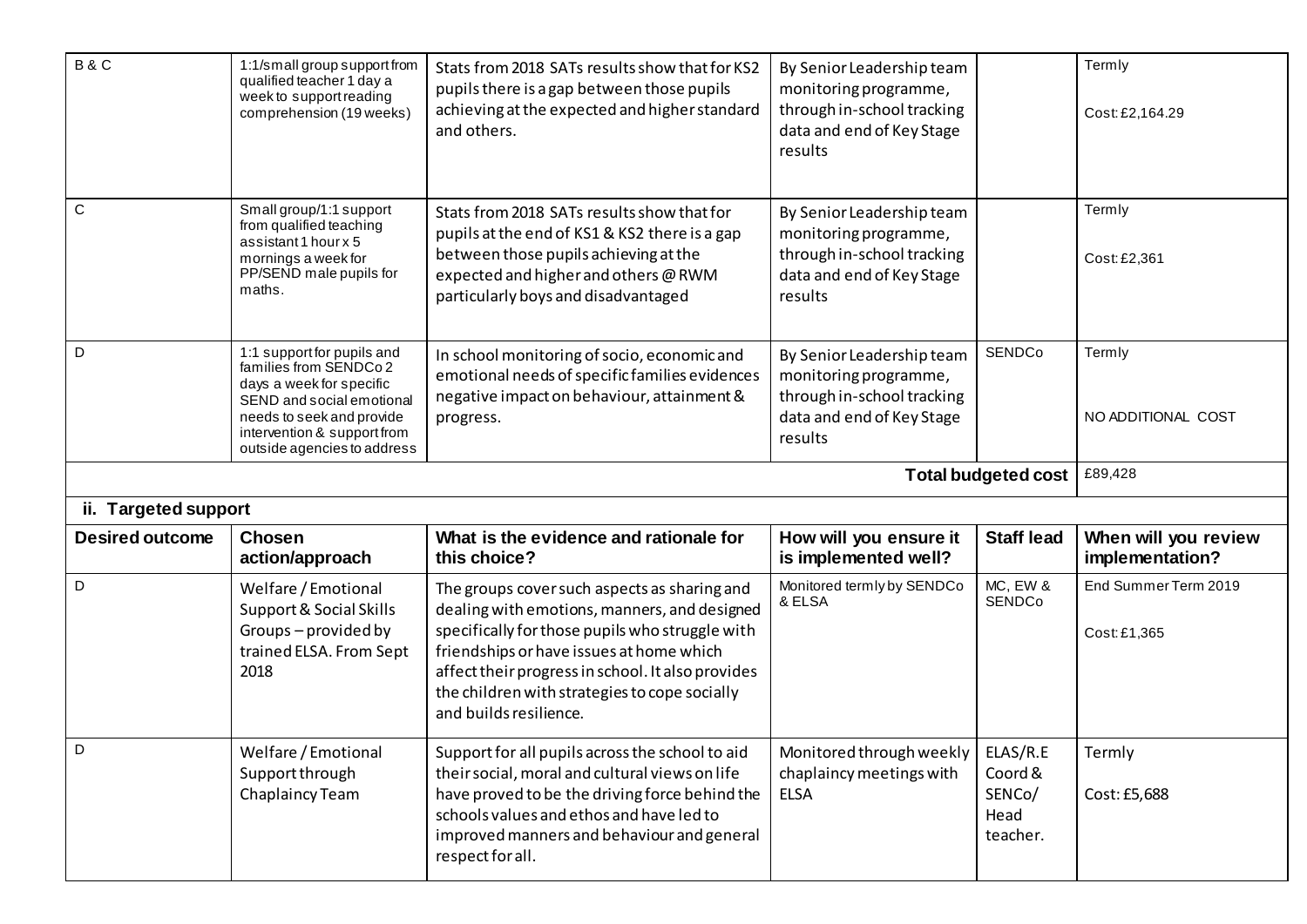|                        | <b>Total budgeted cost</b>                                                                                                                                    | £6,838                                                                                                                                                                                                                                                                                                                                                                    |                                                                                                                                                                                                                                                                                                                                                      |                            |                                                         |
|------------------------|---------------------------------------------------------------------------------------------------------------------------------------------------------------|---------------------------------------------------------------------------------------------------------------------------------------------------------------------------------------------------------------------------------------------------------------------------------------------------------------------------------------------------------------------------|------------------------------------------------------------------------------------------------------------------------------------------------------------------------------------------------------------------------------------------------------------------------------------------------------------------------------------------------------|----------------------------|---------------------------------------------------------|
| iii. Other approaches  |                                                                                                                                                               |                                                                                                                                                                                                                                                                                                                                                                           |                                                                                                                                                                                                                                                                                                                                                      |                            |                                                         |
| <b>Desired outcome</b> | <b>Chosen</b><br>action/approach                                                                                                                              | What is the evidence and rationale for<br>this choice?                                                                                                                                                                                                                                                                                                                    | How will you ensure it<br>is implemented well?                                                                                                                                                                                                                                                                                                       | <b>Staff lead</b>          | When will you review<br>implementation?                 |
| A, B & C               | Weekly Attendance<br>checks and Late Gates                                                                                                                    | EWO to support those pupils whose<br>attendance falls below 90% and this has<br>helped to modify the lateness of some pupils<br>leading to more regular attendance in school<br>to support emotional wellbeing and access to<br>learning.                                                                                                                                 | The school will continue<br>with this strategy to<br>improve attendance for all<br>and in specific classes so<br>that disruption caused by<br>lateness is minimised for<br>all pupils and that those<br>pupils who are P.P are not<br>disadvantaged by not<br>being in school or coming<br>late or being disrupted by<br>other pupils arriving late. | EWO/<br>Admin<br>staff/HT  | Weekly & Half termly at<br>FGB meetings<br>Cost: £2,927 |
| A, B & C               | Half termly meeting with<br>parents whose children<br>fall below 90%<br>attendance and parents<br>who are persistently late<br>bringing children to<br>school | Whole school attendance has been lower than<br>expected over the last 2 years although PP<br>attendance has been higher than other pupils.<br>However, there is still some disruption to<br>learning caused to PP pupils by any pupil<br>arriving late or missing lessons as the teacher<br>may need to spend time settling the pupil or<br>recapping on missed learning. | Half termly meetings take<br>place with parents, the<br>EWO and the HT. This<br>ensures that parents are<br>aware of their child's rate<br>of attendance and sets a<br>standard right for the start<br>of the child's school life for<br>good attendance.                                                                                            |                            | Half termly meetings with<br>parents<br>Cost: £2,927    |
|                        |                                                                                                                                                               |                                                                                                                                                                                                                                                                                                                                                                           |                                                                                                                                                                                                                                                                                                                                                      | <b>Total budgeted cost</b> | £2,927                                                  |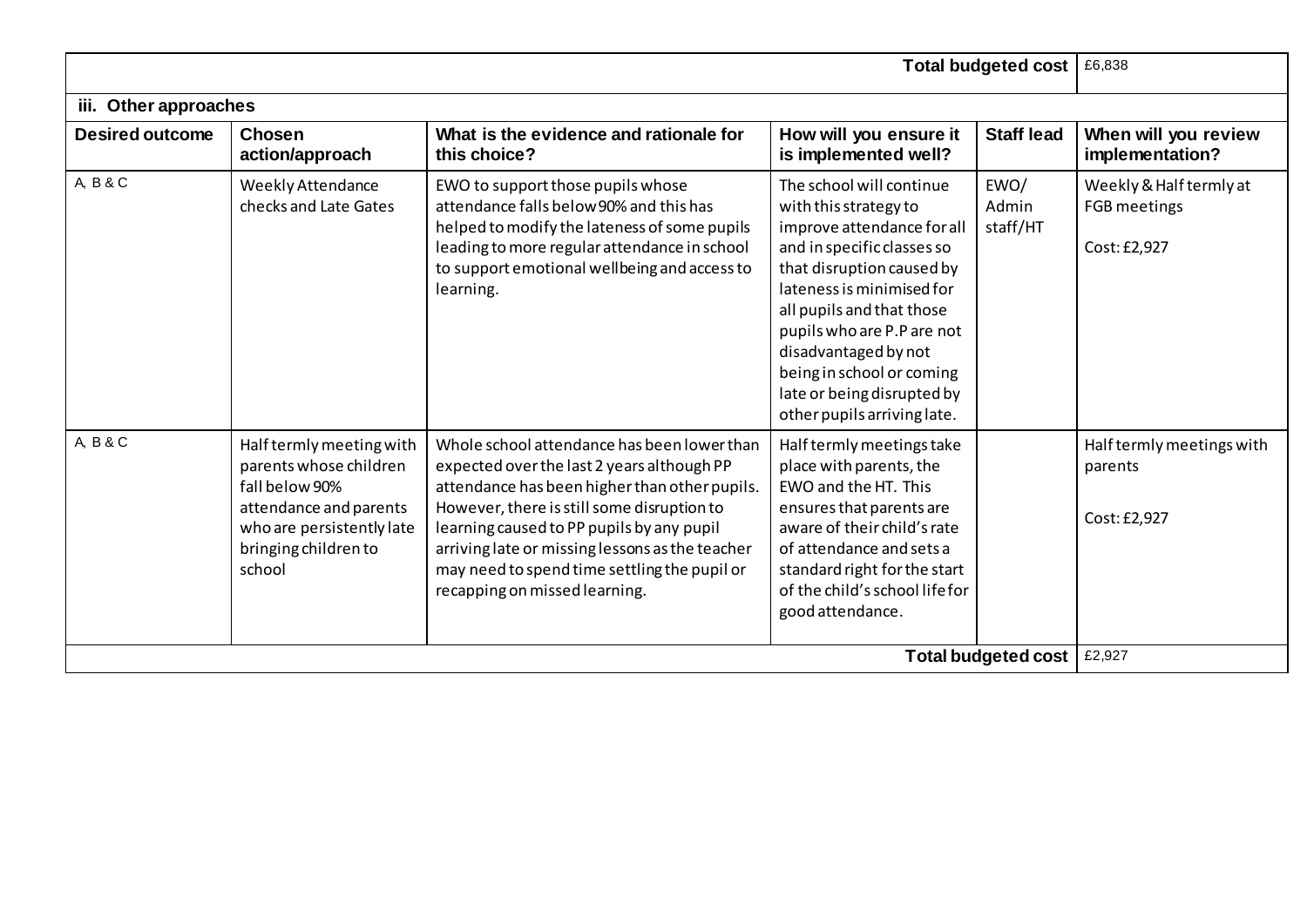**6. Review of expenditure** 

**Previous Academic Year 2017-18 See Pupil Premium Impact Statement on School Website 2017-18**

### **i. Quality of teaching for all**

| <b>Desired outcome</b>                                                                                                                                                                                                                                                                    | <b>Chosen</b><br>action/approach                                                                                                                                                                                                                                                                                                                                                     | <b>Estimated impact:</b> Did you meet the<br>success criteria? Include impact on<br>pupils not eligible for PP, if appropriate.                                                                                                                                                                                                                                                                                                                                                                                                                                                                                                                                                                                                                                                                                                 | <b>Lessons learned</b><br>(and whether you will continue with<br>this approach)                                                                                                                                                                                                                                                                                                                                                                                                                                                                                                | <b>Cost</b>    |
|-------------------------------------------------------------------------------------------------------------------------------------------------------------------------------------------------------------------------------------------------------------------------------------------|--------------------------------------------------------------------------------------------------------------------------------------------------------------------------------------------------------------------------------------------------------------------------------------------------------------------------------------------------------------------------------------|---------------------------------------------------------------------------------------------------------------------------------------------------------------------------------------------------------------------------------------------------------------------------------------------------------------------------------------------------------------------------------------------------------------------------------------------------------------------------------------------------------------------------------------------------------------------------------------------------------------------------------------------------------------------------------------------------------------------------------------------------------------------------------------------------------------------------------|--------------------------------------------------------------------------------------------------------------------------------------------------------------------------------------------------------------------------------------------------------------------------------------------------------------------------------------------------------------------------------------------------------------------------------------------------------------------------------------------------------------------------------------------------------------------------------|----------------|
| Diminish the difference in<br>progress scores between KS1&<br>2 to bring them closer to 0.0 in<br>Reading & Writing.<br>Diminish the difference in the %<br>of PP pupils' attainment at the<br>expected standard in reading &<br>writing against non-<br>disadvantaged pupils nationally. | <b>Additional Teaching Assistant</b><br>Support in all classes for<br>targeted interventions in<br>reading & w riting.<br>Additional teacher 2 days a<br>w eek to lead a reading<br>intervention in yr 5 in spring<br>and summer term 2018 for PP<br>pupils.<br>Increase in adult volunteers<br>reading w ith pupils in school in<br>all classes.                                    | Data from 2018 ASP summary report<br>evidences:<br>The 13 disadvantaged pupils achieved a progress score<br>of -1.98 in Reading.<br>Your 13 disadvantaged pupils achieved a progress score<br>of -1.78 in Writing.<br>This w as a diminished difference from the previous<br>academic year.<br>For Reading, end KS 2 disadvantaged pupils w ere in line<br>w ith the National Other for EXS+ $(77 \vee 80)$<br>For Writing (TA), end KS 2 disadvantaged pupils w ere in<br>line with the National Other for EXS+ (77 v 83)<br>This w as a diminished difference from the previous<br>academic year.<br>For Reading, end KS 1 disadvantaged pupils w ere in line<br>w ith the National Other for EXS+ $(71 \vee 79)$<br>For Writing, end of KS 1 disadvantaged pupils were in<br>line with the National Other for EXS+ (71 v 74) | TAs were provided with quality training and<br>support to deliver effective interventions and<br>direction in terms of which pupils to target for<br>support and how.<br>TAs were involved in pupil progress<br>meetings in order to have an informed<br>picture of the pupils they are working with<br>and to understand the<br>requirements/expectations of the class and<br>teacher.<br>This strategy now needs to be applied to<br>pupils with potential to achieve GD to<br>diminish the difference between PP pupils<br>and non PP pupils nationally achieving at<br>GD. | £89,428        |
| ii. Targeted support                                                                                                                                                                                                                                                                      |                                                                                                                                                                                                                                                                                                                                                                                      |                                                                                                                                                                                                                                                                                                                                                                                                                                                                                                                                                                                                                                                                                                                                                                                                                                 |                                                                                                                                                                                                                                                                                                                                                                                                                                                                                                                                                                                |                |
| <b>Desired outcome</b>                                                                                                                                                                                                                                                                    | <b>Chosen</b><br>action/approach<br><b>Additional Teaching Assistant</b><br>Support in all classes for<br>targeted interventions in<br>reading & w riting.<br>Additional teacher 2 days a<br>w eek to lead a reading<br>intervention in yr 5 in spring<br>and summer term 2018 for PP<br>pupils.<br>Increase in adult volunteers<br>reading with pupils in school in<br>all classes. | <b>Estimated impact:</b> Did you meet the<br>success criteria? Include impact on<br>pupils not eligible for PP, if appropriate.<br>Approach was effective as progress<br>scores over time for disadvantaged<br>pupils have been low but improved for<br>disadvantaged pupils at end of KS 2 in<br>2018. Inspection dashboard<br>evidences:<br>2018 end of KS 2 progress scores show<br>an improvement for reading & writing for<br>disadvantaged pupils:                                                                                                                                                                                                                                                                                                                                                                        | <b>Lessons learned</b><br>(and whether you will continue with<br>this approach)<br>This approach will be continued this<br>year in the same way but to also<br>include targeted support for maths.<br>1:1 and small group support will be<br>planned and targeted to specific<br>groups within specific year groups,<br>closely monitored and time limited.                                                                                                                                                                                                                    | Cost<br>£6,838 |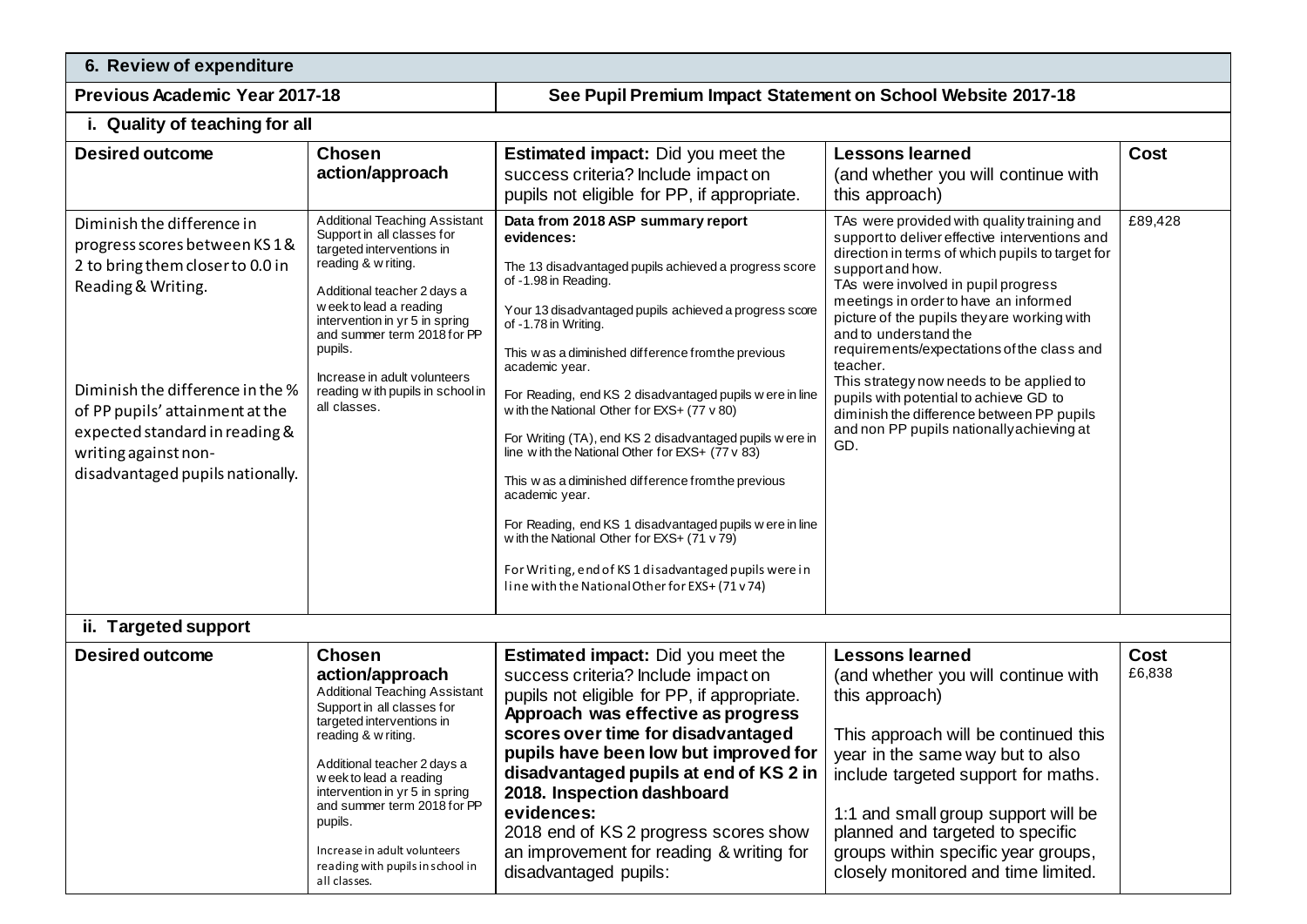|                        | Welfare / Emotional Support<br>& Social Skills Groups -<br>provided by trained ELSA.<br>From Sept 2018 | reading: -2<br>writing: $-1.8$<br>Strategies employed were also<br>effective for all pupils and 2018<br>progress scores were 'average' for<br>reading and writing previously 'below<br>average' in 2017:<br>2017 end of KS 2 progress scores for all<br>pupils:<br>reading: $-4.6$<br>writing: $-2.9$<br>2018 end of KS 2 progress scores show<br>an improvement for reading & writing for<br>all pupils:<br>reading: $-1.9$<br>writing: $-1.9$ |                                                                                 |                |
|------------------------|--------------------------------------------------------------------------------------------------------|-------------------------------------------------------------------------------------------------------------------------------------------------------------------------------------------------------------------------------------------------------------------------------------------------------------------------------------------------------------------------------------------------------------------------------------------------|---------------------------------------------------------------------------------|----------------|
| iii. Other approaches  |                                                                                                        |                                                                                                                                                                                                                                                                                                                                                                                                                                                 |                                                                                 |                |
| <b>Desired outcome</b> | <b>Chosen</b><br>action/approach                                                                       | <b>Estimated impact:</b> Did you meet the<br>success criteria? Include impact on<br>pupils not eligible for PP, if appropriate.                                                                                                                                                                                                                                                                                                                 | <b>Lessons learned</b><br>(and whether you will continue with<br>this approach) | Cost<br>£2,927 |